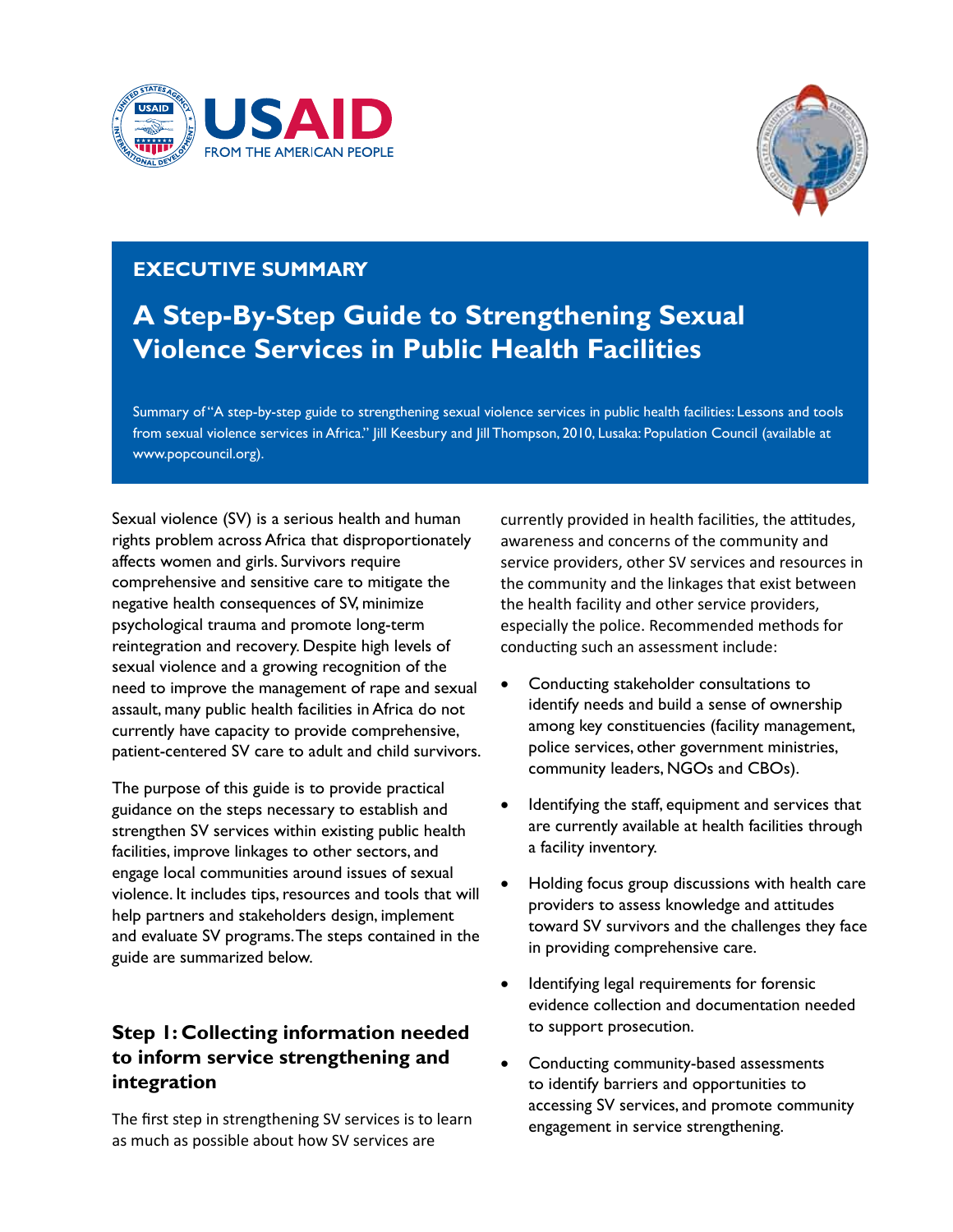### **Step 2: Establishing the regulatory and infrastructural framework for services**

Based on the findings of the assessment, program managers can begin to ensure that the regulatory and infrastructure frameworks are in place for delivering quality SV services. Essential components of these frameworks include:

- Facility-level policies and guidelines for management of SV, including referrals for services not available on-site.
- One location within the facility for providing all services in an integrated fashion, 24-hours a day, 7 days a week.
- Access to all necessary medicines, supplies and equipment at all times that SV services are provided.
- Adequate and appropriate record-keeping and reporting procedures, including medico-legal documentation for forensic evidence.
- Free or reduced-cost services for SV survivors.

#### **Step 3: Training health care providers**

Provider training is essential for ensuring access to quality SV services. As a multi-sectoral effort, some degree of training or sensitization is essential for all service providers, including health care workers, counsellors, police, paralegals and prosecutors.

- The initial training of health care providers can range from a one to two-day workshop to a two-week comprehensive training, depending on the needs identified at the intervention site and the availability of resources. At a minimum, all health care providers managing SV survivors should be qualified or trained in the following skills: provision of post-exposure prophylaxis for (PEP) for HIV, emergency contraception, basic counseling procedures, conducting and documenting forensic examinations, special considerations for children and adolescents, and making appropriate referrals.
- To the extent possible, it is recommended that the health facility identify and train dedicated

practitioners (doctors, forensic nurses, and/or clinical officers) to conduct the medico-legal examinations in SV cases, particularly those involving young children.

• In addition to (or as part of) providing specialized training for health care providers, it is helpful to organize a shorter one to twoday multi-disciplinary orientation and training for all key local stakeholders involved in the management of rape and sexual assault cases.

## **Step 4: Increasing PEP adherence and follow-up care**

Once SV and PEP services are introduced and routinely provided in the facility by trained providers, it is important to ensure ongoing care. Follow-up appointments are recommended to monitor the survivor's condition and treatment, assess her/his mental and emotional state, provide counseling and support for PEP adherence, and conduct follow-up tests for HIV. Nonetheless, many survivors do not access this care. Strategies for increasing adherence include:

- Minimizing the number of return visits required to obtain a complete course of PEP, ideally so that only one visit is required.
- Using the simplest regimen of PEP available and providing anti-emetics.
- • Ensuring that follow-up arrangements and referrals are in place before the survivor leaves the facility. For children, these arrangements need to be organized through a parent or guardian.

#### **Step 5: Developing referral linkages to other service providers**

In most cases—even in "one-stop" settings providing comprehensive care to SV survivors will require one or more referrals from the primary care provider to other service providers located outside of (or inside) the health facility. Ensuring strong referral linkages to and from these providers is a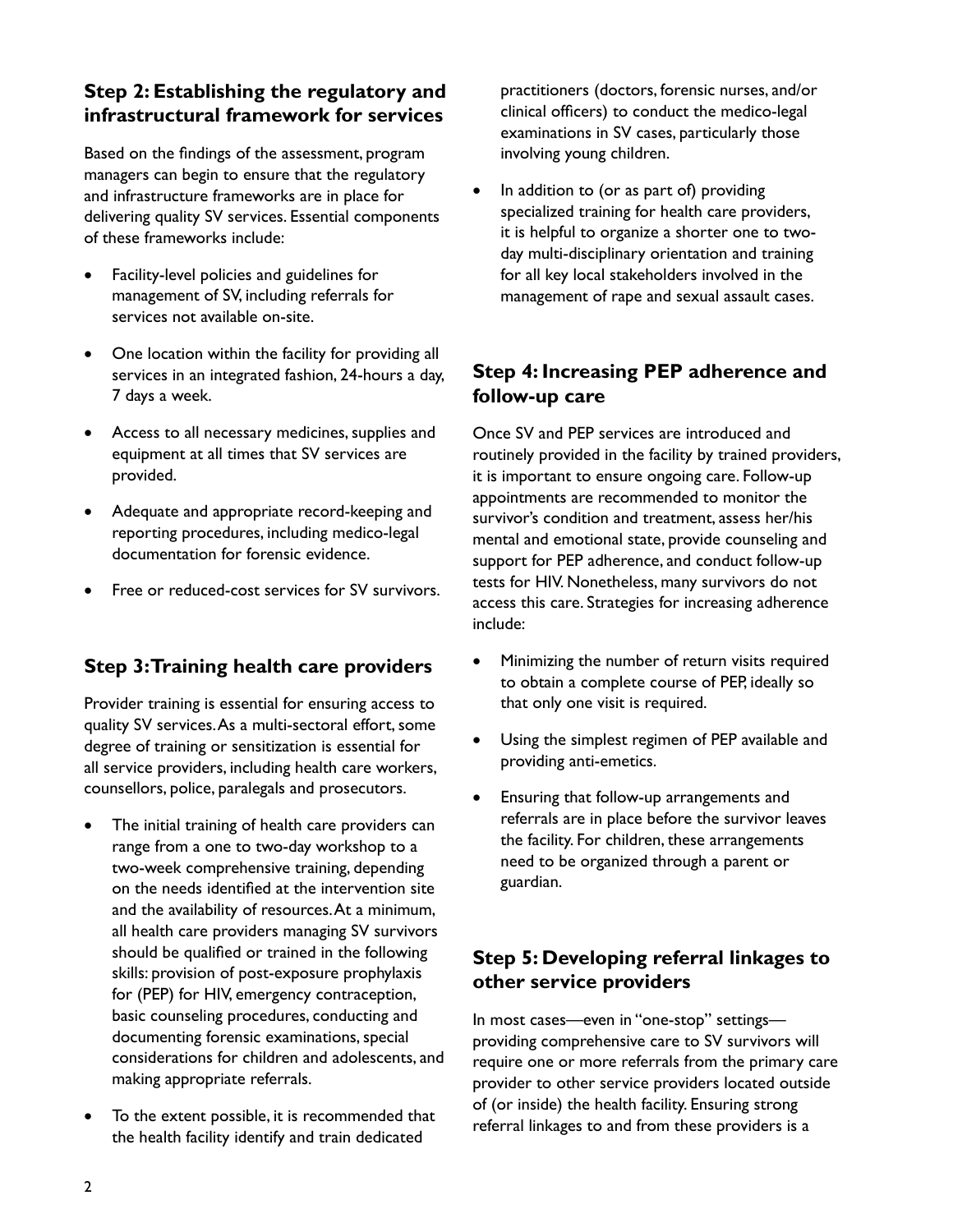critical, yet often underdeveloped element of clinical SV services. Referrals can be strengthened through:

- Identifying service providers in the community to whom and from whom SV survivors can be referred for services.
- Developing a formal referral directory and protocol for out-referrals, that is posted in the SV examination room.
- Develop a simple flow diagram which illustrates the key steps in the SV treatment protocol, and the order in which the steps take place.
- • Developing monitoring systems to facilitate and track use of referral services.

## **Step 6: Strengthening linkages between the health facility and communities to increase timely utilization of services**

To ensure the timely utilization of the services available within the health facility, it is critical that communities are aware that the services exist and how to access them. Essential messaging includes the need for survivors to seek SV health services as soon as possible, no later than 72 hours of the assault.

- Health facilities and their partners, especially the police, should adopt a multi-pronged approach to community awareness, combining information about services with messages to sensitize the community about the issue of SV. Multi-sectoral school outreach activities are especially effective for reaching children and adolescents.
- Posters, pamphlets, and other written materials on SV and SV services can be useful for conveying information and reinforcing messages, but must be culturally relevant and written in a language understood by community members.
- Messages on SV can be integrated into existing community outreach and health education activities, including health talks, as well as other routine services attended by women and girls such as reproductive, maternal and newborn health care.

## **Step 7: Monitoring and evaluation**

Routine and systematic monitoring and evaluation (M&E) of SV services is essential for ensuring that they quality and accessible to all survivors of SV. A good M&E system also enables the identification of good practices and lessons that other health programs can learn from. At the minimum, M&E systems supported by USG funds should employ the "PEPFAR Next Generation Indicators" to monitor the provision of PEP services; other indicators will be required to assess the overall quality and comprehensiveness of care provided.

Relevant PEPFAR Next Generation Indicators are :

- P6.1.D: Number of persons provided with PEP, by exposure type (occupational, rape/sexual assault victims, or other non-occupational)
- • P6.2.N: Percentage of health facilities with HIV PEP available, by exposure type (occupational, non-occupational)
- PI2.2.D: Number of people reached by an individual, small group or community-level intervention or service that explicitly addressed gender-based violence and coercion related to HIV/AIDS

## **Step 8: Ensuring adequate resources**

Planning for integrated SV services entails budgeting appropriately for start-up costs, developing a sustainability strategy for recurrent costs through establishing routine line items in annual budgets, and planning for scale-up from inception.

- The cost of establishing or strengthening SV services at an existing health facility will vary according to the setting, extent of training required, and level of equipment and services already available.
- • Development partners should work with the facility management and other key stakeholders from the outset to develop a sustainability plan to support recurrent costs after the project to introduce and strengthen services ends.